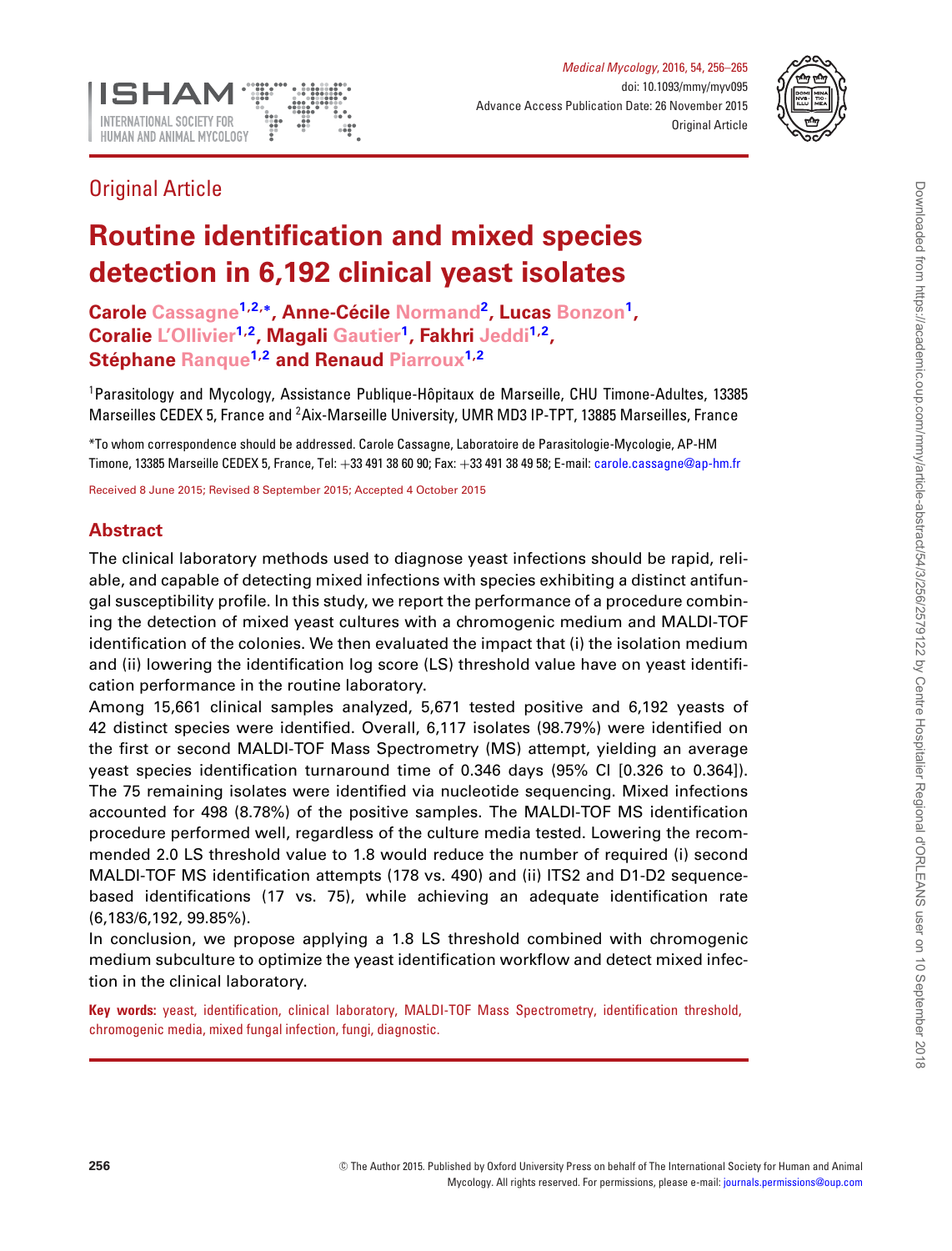### **Introduction**

A growing number of patients are at risk of developing yeast infections with high morbid-mortality rates. A recent French population-based study estimated candidemia incidence to be 2.5 /100,000 person per year, with a 40% case fatality rate.<sup>[1](#page-8-0)</sup> The incidence of candidemia increased by 7.8% each year from 2001 to 2010. In contrast, the fatality rate decreased by  $1.6\%$  per year.<sup>1</sup> Due to distinct patterns of antifungal susceptibility among yeast species, rapid and accurate identification of such pathogens is critical for patient care. While most *Candida albicans* strains are susceptible to available systemic antifungal drugs, *C. glabrata*, *C. krusei*, and other emerging species, such as *C. inconspicua*, *C. rugosa*, and *C. norvegensis*, exhibit decreased susceptibility to azoles.[2](#page-8-1) *Candida parapsilosis* and rarer species/genera such as *Trichosporon, Rhodotorula, Saccharomyces,* and *Geotrichum* display elevated minimum inhibitory concen-trations to echinocandins.<sup>[2,](#page-8-1)[3](#page-8-2)</sup> Mycological analysis of clinical samples should also reliably detect mixed fungal species, especially those involving yeasts species with a particular antifungal resistance profile. Indeed, mixed yeast infections have been detected in 2% to 9.3% of fungemia episodes<sup>[4,](#page-8-3)[5](#page-9-0)</sup> and in approximately 13% of vaginal samples.<sup>[6](#page-9-1)</sup> Among mixed fungemia, *C. albicans* is commonly associated with *C. glabrata* and *C. parapsilosis*. [4](#page-8-3) If a mixed yeast infection remains undetected, the patient may be exposed to inappropriate antifungal treatment.

MALDI-TOF Mass Spectrometry (MS) technology improves both reliability and rapidity of fungal identification[.7](#page-9-2) The efficiency of chromogenic media for mixed culture de-tection has been demonstrated in blood culture<sup>[4](#page-8-3)</sup> or vaginal<sup>[6](#page-9-1)</sup> samples. However, the efficiency of combining both techniques for the detection and identification of mixed fungal culture has never been evaluated on a comprehensive set of clinical samples. Furthermore, no data are available on the impact of various culture media commonly used in the clinical laboratory practice, including chromogenic media, on the performance of MALDI-TOF MS yeast identification. Since 2012, we have implemented a routine identification procedure combining the use of chromogenic medium subculture and MALDI-TOF MS-based identification. We evaluated this approach on a prospective series of 6200 yeasts prospectively isolated from clinical samples analyzed over the course of one year.

#### **Methods**

#### Clinical specimens and yeast strains

All clinical specimens and yeast strains submitted for fungal culture and/or identification and/or susceptibility testing to the Mycological Laboratory of Marseilles were

<span id="page-1-0"></span>

**Figure 1.** Identification procedure applied on prospectively collected clinical samples over the course of one year. (SGC: Sabouraud gentamycin chloramphenicol agar; CAC: CHROMAgar *Candida* agar; LS: MALDI Biotyper log score.)

prospectively included from April 14, 2012, to April 14, 2013. The identification procedure was performed using the MALDI-TOF-based identification procedure as described below and summarized in Figure [1.](#page-1-0) The clinical samples were plated on Sabouraud gentamicin chloramphenicol (SGC) agar (Oxoid, Dardilly, France) and incubated at 30◦C for at least 5 d and up to 28 d for deep-seated specimens. Cultures were examined daily for fungal growth. As soon as fungal colonies were detected, they were subjected to MALDI-TOF MS-based identification as described below.*In vitro* antifungal susceptibility testing was carried out if necessary. The clinical yeast strains received from other laboratories were immediately identified via MALDI-TOF MS, regardless of the culture medium. Each time that at least 10 colonies grew on the primary culture (SGC or bacteriological media), we sampled several colonies from the primary culture and cultured this mix on a chromogenic medium to detect mixed infections. Each colony exhibiting distinct morphology and/or color on the chromogenic medium was identified via MALDI-TOF MS and further subjected to *in vitro* susceptibility testing.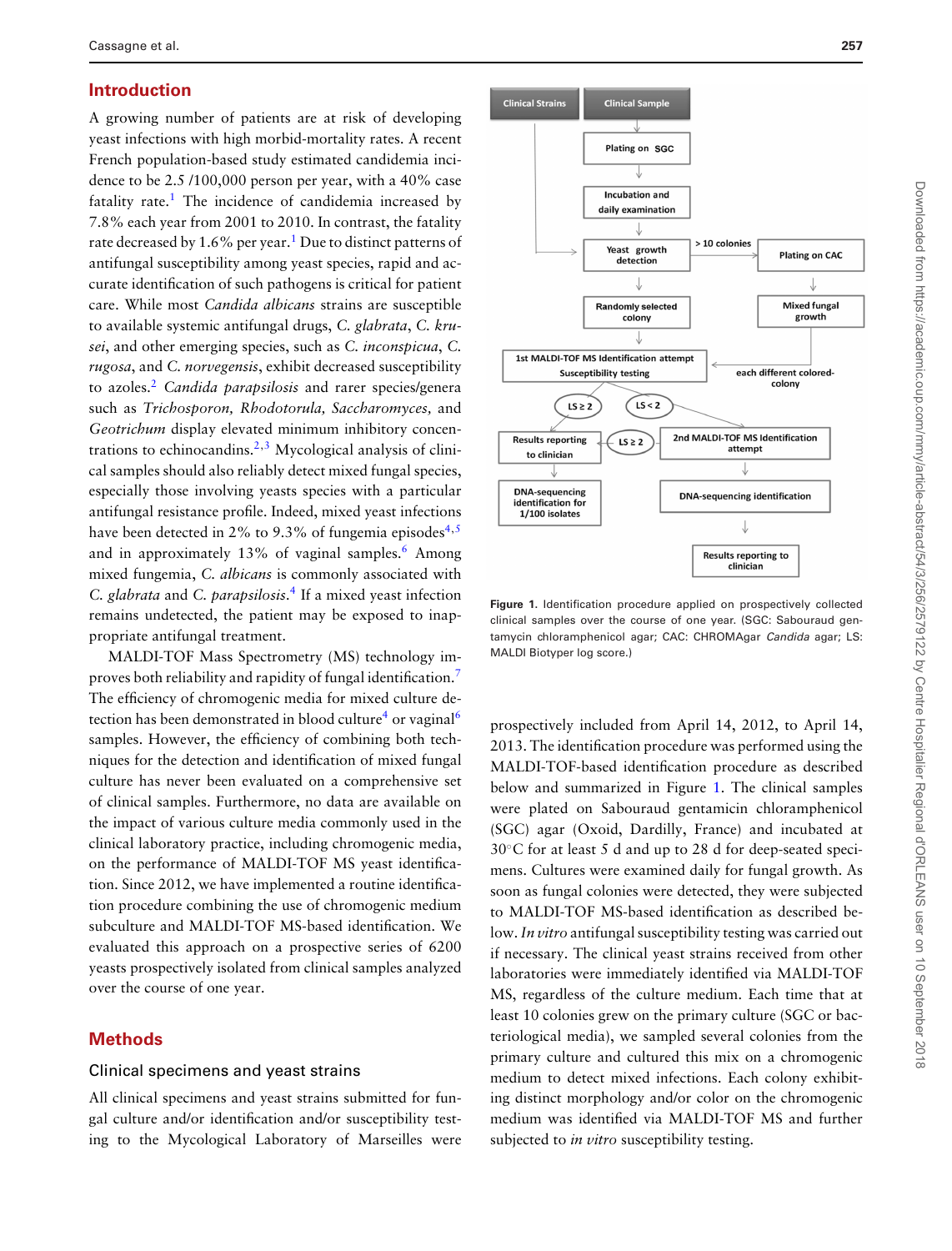#### MALDI-TOF MS identification

For each sample, one yeast colony was gently scraped with an inoculation loop and suspended in a 1.5-ml sterile tube containing 300  $\mu$ l of sterile water (Water HPLC, Prolabo BDH, Fontenay-sous-Bois, France) and 900  $\mu$ l of anhydrous ethyl alcohol (Carlo Erba SDS, Val de Reuil, France). After a 2-min centrifugation step at 13,000 rpm, the pellet was resuspended in 10  $\mu$ l of 70% formic acid (Sigma-Aldrich, Lyon, France). After approximately 5 minutes of incubation,  $10 \mu l$  of  $100\%$  acetonitrile (Prolabo BDH) was added. The suspension was then centrifuged at 13,000 rpm for 2 min, and 1  $\mu$ l of supernatant was deposited onto the target and air-dried. One microliter of matrix, a solution of α-cyano-4-hydroxycinnamic acid in 50% acetonitrile and 2.5% trifluoroacetic acid (solution prepared daily) (Sigma-Aldrich, Saint Quentin Fallavier, France), was deposited onto each spot and air-dried. MALDI-TOF MS spectra were then acquired using a Microflex LT<sup>TM</sup> Instrument (Bruker Daltonics GmbH, Bremen, Germany) after 240 shots in linear mode with the ion-positive mode and a 337 nm nitrogen laser. The following adjustments were used: delay, 170 ns; ion source1 voltage, 20 kV; ion source2 voltage, 18.5 kV; and mass range, 2–20 kDa. The data were automatically acquired using the AutoExecute application of the FlexControl v3.3 software (Bruker Daltonics GmbH). The data were then exported into the MALDI Biotyper v3.0 software (Bruker Daltonics GmbH) containing the 4111 entry reference version of the Bruker Daltonics database and supplemented with our in-house yeast reference spectra for identification. The in house-database included 162 reference spectra acquired from 96 isolates belonging to 33 different yeast species, of which 25 reference spectra were acquired from 17 isolates belonging to 10 different species that were not represented in the Bruker Database. The remaining 23 species were represented in the Bruker Database but required reference spectra supplementation to improve the quality of identification (Table [1\)](#page-2-0). Each run included a negative extraction control and the Bruker Bacterial Standard Test calibrator (Bruker Daltonics GmbH). Calibration was verified daily using the Bruker Bacterial Standard Test, and the MS instrument was recalibrated only when necessary as described by the manufacturer. Each unknown sample spectrum was compared with the reference database, and the corresponding log score (LS) were automatically computed using the MALDI Biotyper software (Bruker Daltonics GmbH), which then recorded the identification results. *Candida parapsilosis* ATCC 22019 and *Candida krusei* ATCC 6258 were used as MALDI-TOF MS identification internal quality controls.

The MALDI-TOF MS-based identification of a strain was considered final if the LS measured  $>2$ , that is, the species identification threshold recommended by the man-

#### <span id="page-2-0"></span>**Table 1.** Composition of the in-house database.

| Species                      | Nbr. of<br>references | Nbr. of<br>strains | Present in the<br>Bruker database |
|------------------------------|-----------------------|--------------------|-----------------------------------|
| Arxula adeninivorans         | 3                     | $\overline{2}$     | yes                               |
| Candida albicans             | 47                    | 26                 | yes                               |
| Candida blankii              | $\overline{2}$        | 2                  | no                                |
| Candida bracarensis          | 6                     | 3                  | no                                |
| Candida ciferrii             | $\overline{2}$        | 1                  | yes                               |
| Candida dubliniensis         | 7                     | 4                  | yes                               |
| Candida famata               | $\overline{2}$        | $\overline{2}$     | no                                |
| Candida glabrata             | 40                    | 20                 | yes                               |
| Candida inconspicua          | $\overline{2}$        | 2                  | yes                               |
| Candida nivariensis          | $\overline{2}$        | 1                  | yes                               |
| Candida orthopsilosis        | 6                     | $\overline{3}$     | yes                               |
| Candida palmioleophila       | 1                     | 1                  | yes                               |
| Candida parapsilosis         | $\overline{2}$        | 1                  | yes                               |
| Candida pararugosa           | $\overline{2}$        | 1                  | yes                               |
| Candida sorboxilosa          | 1                     | 1                  | no                                |
| Candida tropicalis           | $\overline{2}$        | 1                  | yes                               |
| Cryptococcus albidus         | 4                     | 4                  | yes                               |
| Cryptococcus difluens        | 1                     | 1                  | no                                |
| Debaryomyces hansenii        | 1                     | 1                  | yes                               |
| Gallactomyces geotrichum     | 3                     | $\overline{2}$     | yes                               |
| Geotrichum capitatum         | 1                     | 1                  | yes                               |
| Hanseniaspora guilliermondii | $\overline{2}$        | 1                  | yes                               |
| Kluyveromyces marxianus      | $\overline{4}$        | 2                  | yes                               |
| Kodamaea ohmeri              | $\overline{2}$        | $\overline{2}$     | no                                |
| Pichia caribbica             | 5                     | 3                  | no                                |
| Pichia fabianii              | $\overline{2}$        | 1                  | no                                |
| Pichia jadinii               | 1                     | 1                  | no                                |
| Pichia manshurica            | 1                     | 1                  | yes                               |
| Pichia rhodanensis           | 1                     | 1                  | yes                               |
| Saccharomyces cerevisiae     | $\overline{2}$        | 1                  | yes                               |
| Sporopachydermia lactativora | 2                     | 1                  | no                                |
| Torulaspora delbrueckii      | 1                     | 1                  | yes                               |
| Trichosporon asahii          | $\overline{2}$        | 1                  | yes                               |
| Total                        | 162                   | 96                 |                                   |

*Note:* Nbr.: number.

ufacturer (Bruker Daltonics GmbH). Samples with an identification LS < 2 were extracted and subjected to a second extraction and MALDI-TOF identification. For each isolate, we analyzed the influence on the LS value of the culture media, the presence of mixed species in the clinical sample, and the identification time (defined as the lag time from growth detection to final identification).

#### Nucleotide sequence-based identification

Nucleotide sequence-based identification was systematically performed for isolates displaying an  $LS < 2$  at the second identification attempt. From each set of 100 isolates identified via MALDI-TOF MS with a LS >2, one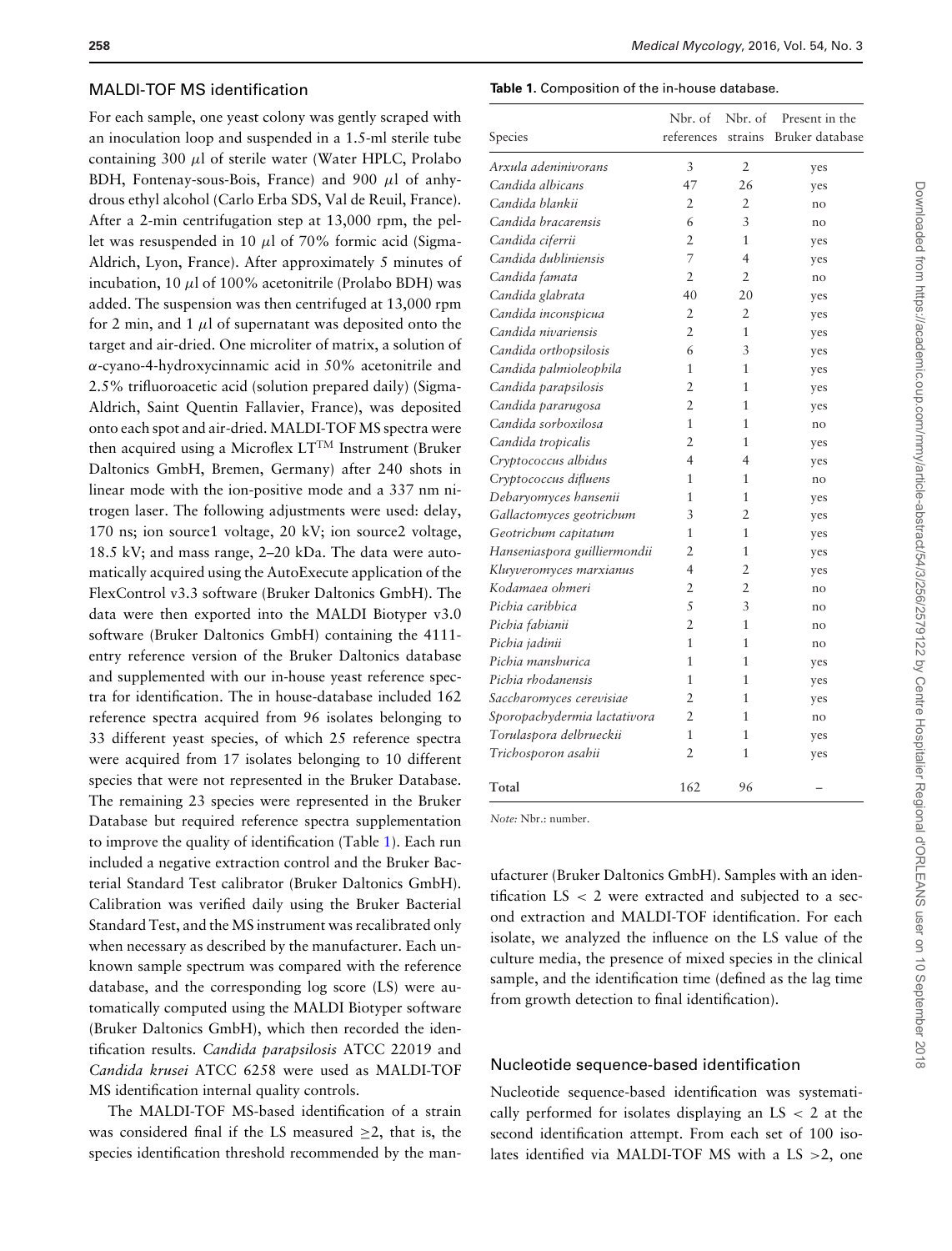isolate was randomly selected for internal quality control nucleotide sequence-based identification confirmation. Nucleotide sequence-based identification was performed by analyzing the ITS2 and the D1-D2 variable region of the 2[8](#page-9-3)S unit of the rRNA gene as previously described.<sup>8</sup> DNA was extracted using the QIAamp DNA kit (QIAGEN, Courtaboeuf, France), and sequencing reactions were carried out using a ABI3130  $\times$  l Genetic Analyzer (Applied Biosystems, Villebon Sur Yvette, France). The resulting sequences were then queried against the—CBS-KNAW Fungal Biodiversity Centre—Yeast database and the ISHAM-ITS reference DNA barcoding<sup>9</sup> databases, both accessed via the MycoBank website [\(www.mycobank.org\)](http://www.mycobank.org). In cases of discrepancy between MALDI-TOF MS and DNA identification results, the latter was considered the gold standard.

#### Statistical analysis

All statistical tests were computed using R software [\(http://www.r-project.org\)](http://www.r-project.org) using two-sided tests with a 0.05 significance level. The mixed culture proportions, according to the type of clinical sample, were tested using the equality of independent proportions test (prop.test function). The influence of culture medium and mixed culture on the MALDI-TOF MS LS value was tested using the nonparametric Kruskal-Wallis test.

# Determination of the optimal log score threshold (LS-T)

The optimal LS threshold (LS-T) was determined from the results of the first MALDI-TOF MS identification attempt. Therefore, we tested the influence of increasing the LS threshold by units of 0.1, from 1.5 to 2, on the rates of correct identification, misidentification, and lack of MALDI-TOF identification. We then calculated the positive predictive value of the identification results, that is, the proportion of correctly identified isolates among those that yielded a LS>LS-T. These indicators are better suited than other diagnostic indices, such as specificity and sensitivity, to evaluate the microorganism identification process in the routine clinical laboratory. The proportion of correct identifications was calculated as the percentage of isolates that yielded a LS>LS-T and were correctly identified. The proportion of misidentification was calculated as the percentage of isolates that both yielded a LS>LS-T and exhibited discrepancies, compared to the DNA identification results. The percentage of no MALDI-TOF identification was calculated as the percentage of isolates yielding a  $LS < LS-T$ . In such cases, nucleotide sequence-based identification was required, according to the evaluated identification procedure.

<span id="page-3-0"></span>

**Figure 2.** Flow chart of the routine MALDI-TOF MS-based clinical yeast identification results obtained over the course of one year. (LS: MALDI Biotyper log score.)

# **Results**

## Study flow

During the one-year study period, our laboratory received 15,661 clinical samples, from which 6,200 yeasts were isolated from 5,679 (36.2%) samples. These 6,200 yeast isolates were subjected to our identification procedure (Figure [2\)](#page-3-0). As the procedure was not entirely respected for eight isolates, which were therefore excluded from the study, a total of 6,192 yeast isolates recovered from 5,671 samples were included in the study. The details of these nonconformities were (i) absence of nucleotide sequence-based identification for seven isolates for which the MALDI-TOF MS identification was  $1.9 \leq LS < 2$  for the two sequential MALDI-TOF MS attempts) and (ii) lack of a second MALDI-TOF MS attempt in one *Rhodotorula mucilaginosa* isolate identified via nucleotide sequence analysis. The 6,192 yeast isolates were grouped into 42 different yeast species (Table [2\)](#page-4-0)[.](#page-5-0) *Candida albicans* was the most frequently recovered species (68.6%), followed by *C. glabrata*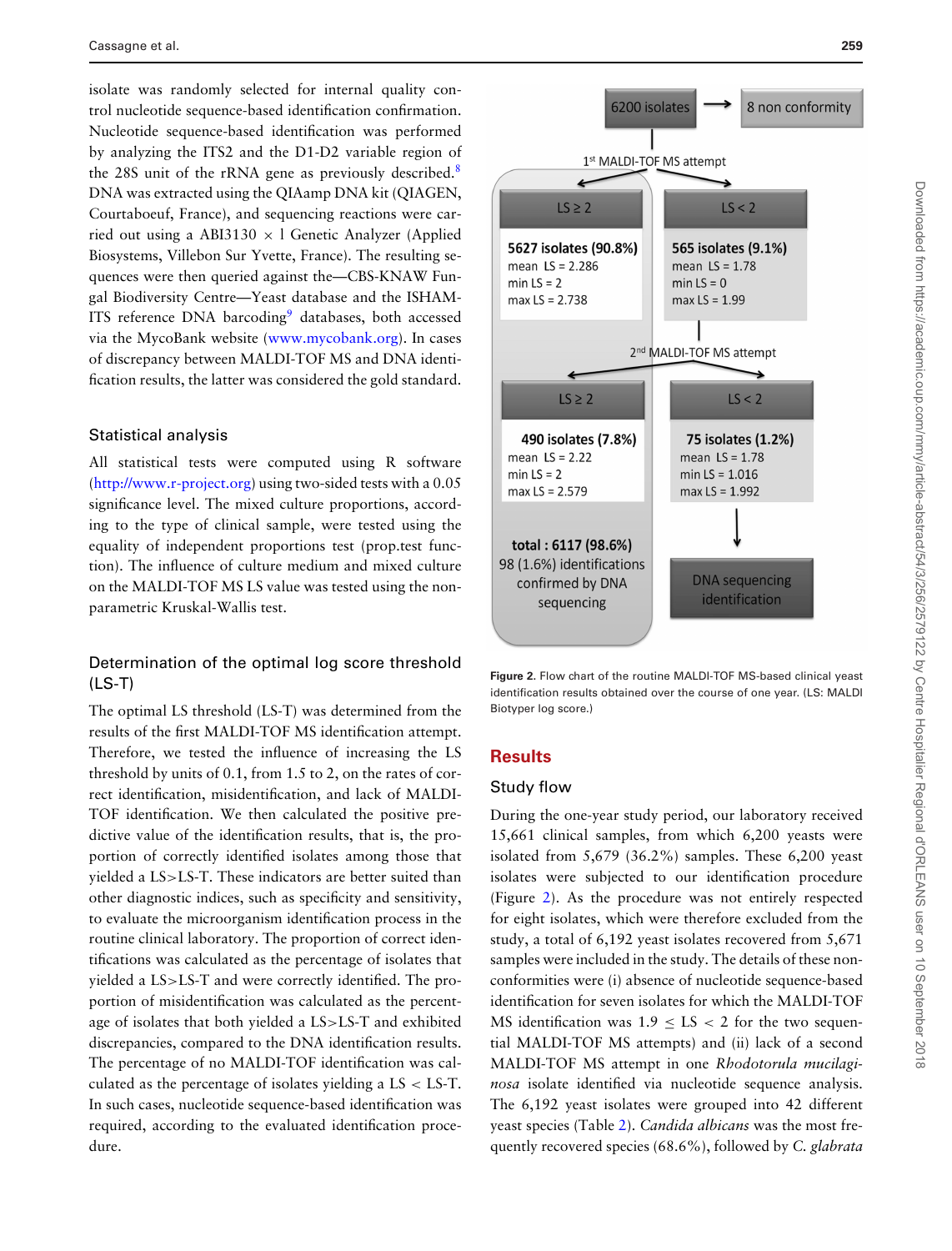# First MS<sup>a</sup> After two MS identification attempt identification attempts DNA-I<sup>d</sup> Species N LS1<sup>b</sup>>2 Mean LS1 [min–max] LS2<sup>c</sup>>2 Cumulative% OC<sup>e</sup> R<sup>f</sup> *Arxula adeninivorans* 7 4 1.884 [0.8252.308] 2 85.71 0 1 *Candida albicans* 4251 3990 2.263 [0–2.738] 253 99.81 37 8 *Candida bracarensis* 4 4 2.334 [2.123–0.626] 0 100.00 1 0 *Candida ciferrii* 2 0 1.845 [1.828–1.861] 2 100.00 2 0 *Candida famata* 1 1 2.413 [2.413–2.413] 0 100.00 0 0 *Candida metapsilosis* 5 2 1.918 [1.703–2.259] 0 40.00 2 3 *Candida nivariensis* 1 0 1.706 [1.706–1.706] 0 0.00 0 1 *Candida palmioleophila* 1 1 2.185 0 100.00 1 0 *Candida pruinosa* 1 0 1.945 0 0.00 0 1 *Candida solani* 1 1 2.246 0 100.00 0 0 *Candida catenulata* 3 3 2.210 [2.079–2.318] 0 100.00 2 0 *Candida colliculosa* 1 1 2.249 0 100.00 1 0 *Candida dubliniensis* 134 74 2.015 [0–2.616] 50 92.54 4 10 *Candida glabrata* 631 609 2.358 [0–2.718] 22 100.00 10 0 *Candida guilliermondii* 24 14 1.955 [0–2.331] 6 83.33 2 4 *Candida inconspicua* 7 7 2.313 [2.043–2.430] 0 100.00 2 0 *Candida intermedia* 1 1 2.162 0 100.00 1 0 *Candida kefyr* 85 76 2.208 [1.723–2.555] 7 97.65 3 2 *Candida krusei* 154 145 2.24 [1.647–2.56] 9 100.00 2 0 *Candida lipolytica* 3 1 2.054 [1.883–2.366] 2 100.00 0 0 *Candida lusitaniae* 54 43 2.06 [0.863–2.381] 9 96.30 2 2 *Candida norvegensis* 2 2 2.22 [2.187–2.254] 0 100.00 2 0 *Candida orthopsilosis* 27 17 2.03 [1.424–2.334] 6 85.19 1 4 *Candida parapsilosis* 310 252 2.099 [0–2.424] 47 96.45 5 11 *Candida rugosa* 2 0 1.453 [1.051–1.854] 1 50.00 1 1 *Candida tropicalis* 331 282 2.135 [0.759–2.458] 38 96.68 6 11 *Galactomyces geotrichum* 21 9 1.981 [1.638–2.214] 10 90.48 0 2 *Geotrichum candidum* 1 0 1.943 0 0.00 0 1 *Geotrichum capitatum* 21 18 2.07 [1.182–1.317] 3 100.00 1 0 *Geotrichum silvicola* 15 14 2.111 [1.834–2.34] 1 100.00 0 0 *Pichia cactophila* 10 6 1.987 [1.303–2.298] 3 90.00 6 1 *Pichia caribbica* 4 1 1.543 [1.19–2.137] 1 50.00 2 2 *Pichia fabianii* 1 1 2.29 0 100.00 1 0 *Pichia manshurica* 2 1 1.792 [1.545–2.04] 0 50.00 1 1 *Pichia rhodanensis* 2 1 1.579 [0.882–2.275] 0 50.00 0 1 *Rhodotorula dairenensis* 1 0 1.778 0 0.00 0 1 *Rhodotorula mucilaginosa* 5 3 1.99 [1.387–2.334] 1 80.00 0 1 *Saccharomyces cerevisiae* 50 30 2.015 [1.38–2.385] 16 92.00 0 4 *Trichosporon asahii* 12 12 2.241 [2.021–2.403] 0 100.00 0 0 *Trichosporon famata* 1 0 1.913 1 100.00 0 0 *Trichosporon inkin* 1 0 1.663 0 0.00 0 1 *Trichosporon faecalis* 1 0 0.899 0 0.00 0.00 1

<span id="page-4-0"></span>

| <b>Table 2.</b> Summary of the identification results obtained using our procedure. |  |  |  |
|-------------------------------------------------------------------------------------|--|--|--|
|-------------------------------------------------------------------------------------|--|--|--|

aMS: MALDI-TOF MS.

bLS1: log score recorded on the first MALDI-TOF MS attempt.

cLS2: log score recorded on the second MALDI-TOF MS attempt.

dDNA-I: DNA sequence-based identification.

eQC: quality control.

f R: required.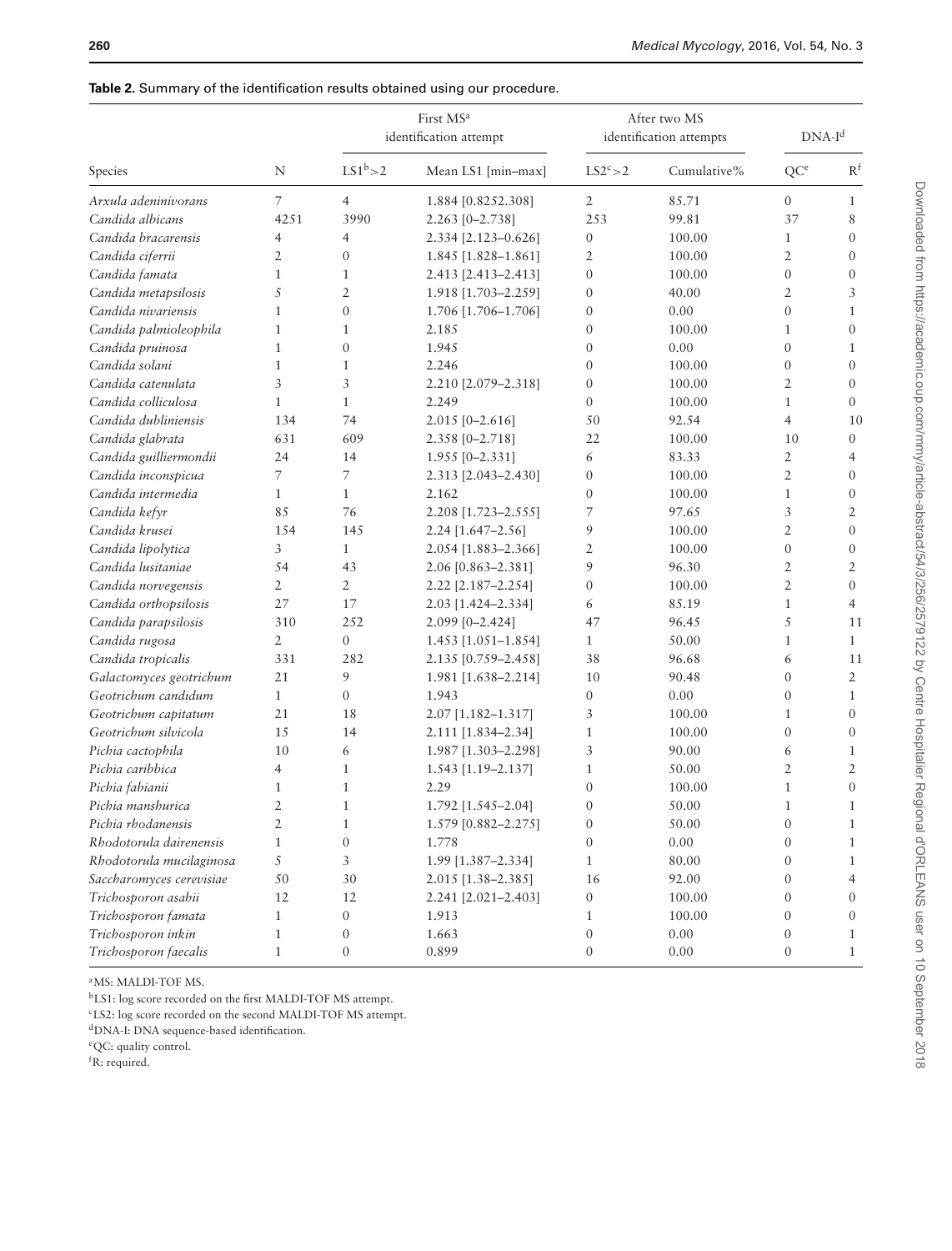<span id="page-5-0"></span>

|  |  |  |  |  | <b>Table 3.</b> Effect of the culture media on the MALDIBiotyper log(score) values. |  |  |
|--|--|--|--|--|-------------------------------------------------------------------------------------|--|--|
|--|--|--|--|--|-------------------------------------------------------------------------------------|--|--|

|                           |                           | MALDIBiotyper log(score) values |        |                     |
|---------------------------|---------------------------|---------------------------------|--------|---------------------|
| Culture media             | Range                     | Mean                            | Median | Interquartile range |
| Sabouraud (SGC)           | $0.000 \text{ to } 2.673$ | 2.204                           | 2.245  | 2.084 to 2.365      |
| Chocolate agar            | $0.000$ to 2.656          | 2.271                           | 2.288  | 2.188 to 2.398      |
| Blood agar                | 0.759 to 2.667            | 2.268                           | 2.271  | 2.170 to 2.389      |
| CHROMagar Candida         | $0.000$ to 2.738          | 2.244                           | 2.260  | 2.128 to 2.386      |
| Other miscellaneous media | 1.190 to 2.624            | 2.230                           | 2.257  | 2.111 to 2.389      |

(10.2%), *C. tropicalis* (5.3%), *C. parapsilosis* (5%), and *C. krusei* (2.5%). These five species represented more than 90% of the yeast isolates. Furthermore, the average time lag from growth detection to species identification was 0.346 days (standard deviation =  $0.77$  days;  $95\%$ CI [0.326 to  $(0.364)$ .

#### Mixed fungal culture detection

Mixed yeast samples were cultured from 498 (8.78%) of the 5,671 culture-positive samples. Of the 498 samples, 476 contained two species, 21 contained three species, and one contained four species. Finally, a total of 1,019 yeasts grew in the mixed yeast cultures. The most common species combinations were either *C. albicans* combined with *C. glabrata* (36.95%), *C. tropicalis* (7.83%), *C. krusei* (6.02%), or *C. parapsilosis* (5.42%) or rather *C. glabrata* combined with *C. tropicalis* (5.22%). Considering only bloodstream, implanted material, and deep-seated samples, 16 distinct yeast species combinations were observed, among which *C. albicans*-*C. glabrata* and *C. albicans*-*C. krusei* represented 69% of all combinations. The clinical sample type significantly ( $p < 0.001$ ) influenced the occurrence of mixed yeast cultures. Mixed cultures occurred more frequently in respiratory and stool samples (13.2%), followed by ear, nose, and throat (ENT) samples (12.5%), deep-seated samples (7.5%), urinary samples (5.5%), implanted material samples (4.4%), vaginal samples (2.4%), and blood culture samples (1.4%).

#### Effect of media on MALDI-TOF MS identification

Overall, 6,192 isolates were identified via MALDI-TOF MS on various solid culture media, including SGC  $(n = 2,412)$ , Columbia blood agar  $(n = 1,667)$ , chocolate agar (n = 1,365), CHROMagar<sup>TM</sup> Candida (n = 654), and other miscellaneous culture media ( $n = 94$ ). The culture medium significantly influenced the LS values  $(P \leq$ .005) as detailed in Table [3.](#page-5-0) Although the spectra included in the spectral reference library had been acquired on SGC, the LS values acquired from colonies grown on SGC (mean  $= 2.204$ ) were significantly (*P* < .007) lower

than those grown on chocolate agar, blood agar or CHRO-MAgar.

#### Procedure evaluation

Of the 6,192 isolates, 5,627 (90.7%) were identified at the species level (LS  $\geq$  2) on the first MALDI-TOF attempt. A total of 490 additional isolates were identified on the second attempt. Ninety-eight (1.6%) of these isolates were subjected to nucleotide sequence-based identification for MALDI-TOF MS identification quality control; both identifications were concordant in 100% of the samples (Table [4\)](#page-6-0). For 75 (1.21%) of the 6,192 isolates, the LS values remained <2 on the second MALDI-TOF MS attempt. These 75 isolates were identified via DNA sequence-based identification according to the evaluated identification procedure. All these isolates were ultimately identified, with a mean identification time of 19.1 days (standard deviation  $[SD] = 9.83$  days, 95% confidence interval [CI] [16.9 to 21.4]) (Table [4\)](#page-6-0).

Cryptic yeast species such as *C. orthopsilosis* and *C. metapsilosis* within the *C. parapsilosis* complex were unambiguously differentiated. However, only two of the five *C. metapsilosis* samples were correctly identified via MALDI-TOF MS, while the other three isolates required nucleotide sequencing for definitive identification. Within the *C. glabrata* complex, *C. glabrata* and *C. bracarensis* identification was successful in 96.5% and 100% of samples, respectively; a single *C. nivariensis* isolate was not identified. The biochemically similar *C. guilliermondii*, *C. famata*, and *C. palmioleophila* were unambiguously identified via MALDI-TOF MS in 83.3%, 100%, and 100% of respective cases. The closely related species *C. albicans* and *C. dubliniensis* were the more difficult to distinguish. Indeed, 7.46% of the *C. dubliniensis* isolates required nucleotide sequencing for proper identification due to low LS value associated with the *C. albicans* identification results. Six isolates of six different species could not be identified via MALDI-TOF MS. Three of these six species, namely, *C. pruinosa*, *Rhodotorula dairenensis*, and *Trichosporon faecale*, were not included in the Bruker Daltonics database, and only one or two references of the three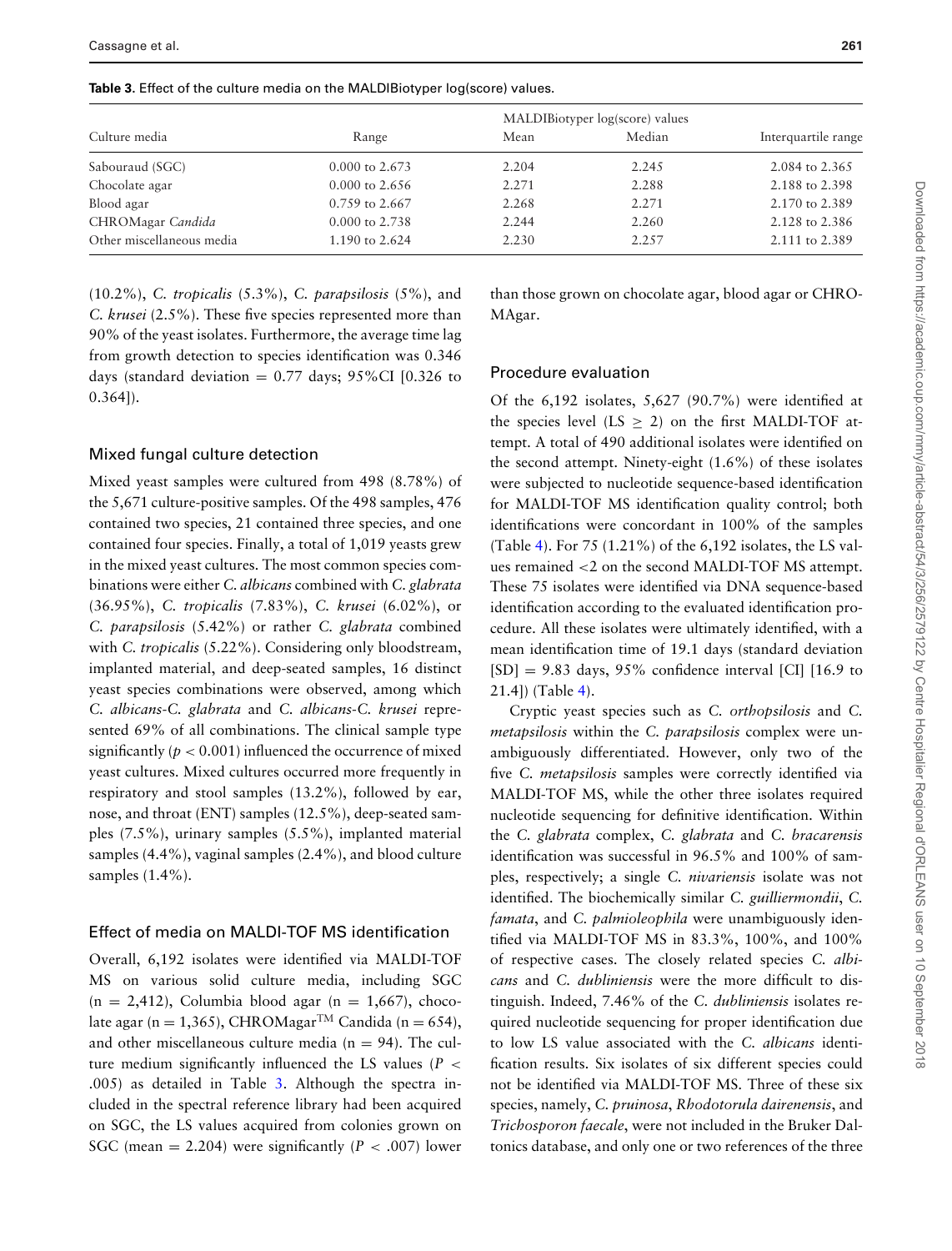|                          | MALDI-ToF MS identiffication failure (LS<2) |                   |                                                  |                                            | IQC with MALDI-ToF MS LS>2 |                          |                                                  |
|--------------------------|---------------------------------------------|-------------------|--------------------------------------------------|--------------------------------------------|----------------------------|--------------------------|--------------------------------------------------|
| Species                  | $\mathbf n$                                 | LS1 range         | Concordant MS<br>and DNA based<br>identification | Discordant<br>identification<br>LS1 values | $\mathbf n$                | LS1 range                | Concordant MS<br>and DNA based<br>identification |
| Arxula adeninivorans     | $\mathbf{1}$                                | $[1.871 - 1.871]$ | $1(100\%)$                                       |                                            | $\boldsymbol{0}$           |                          |                                                  |
| Candida albicans         | 8                                           | $[1.233 - 1.998]$ | 8 (100%)                                         |                                            | 37                         | $[2.006 - 2.592]$        | 100%                                             |
| Candida bracarensis      | $\overline{0}$                              |                   |                                                  |                                            | $1\,$                      |                          | 100%                                             |
| Candida catenulata       | $\theta$                                    |                   |                                                  |                                            | $\overline{2}$             | $[2.234 - 2.318]$        | $100\%$                                          |
| Candida ciferii          | $\overline{0}$                              |                   |                                                  |                                            | $\overline{2}$             | $[2.464 - 2.54]$         | 100%                                             |
| Candida colliculosa      | $\overline{0}$                              |                   |                                                  |                                            | $\mathbf{1}$               | $[2.249 - 2.249]$        | 100%                                             |
| Candida dubliniensis     | 10                                          | $[0.878 - 1.982]$ | $8(80\%)$                                        | 1.449; 0.878                               | $\overline{4}$             | $[2.034 - 2.425]$        | $100\%$                                          |
| Candida glabrata         | $\boldsymbol{0}$                            |                   |                                                  |                                            | 10                         | $[2.043 - 2.618]$        | 100%                                             |
| Candida guilliermondii   | $\overline{4}$                              | $[0-1.735]$       | $0(0\%)$                                         | 0; 1.514; 1.66; 1.735                      | $\overline{2}$             | $[2.128 - 2.293]$        | 100%                                             |
| Candida inconspicua      | $\overline{0}$                              |                   |                                                  |                                            | $\overline{2}$             | $[2.043 - 2.165]$        | 100%                                             |
| Candida intermedia       | $\boldsymbol{0}$                            |                   |                                                  |                                            | $\mathbf{1}$               | $[2.162 - 2.162]$        | 100%                                             |
| Candida kefyr            | $\overline{2}$                              | $[1.723 - 1.943]$ | $2(100\%)$                                       |                                            | 3                          | $[2.053 - 2.307]$        | $100\%$                                          |
| Candida krusei           | $\overline{0}$                              |                   |                                                  |                                            | $\overline{2}$             | $[2.253 - 2.309]$        | 100%                                             |
| Candida metapsilosis     | 3                                           | $[1.703 - 1.9]$   | $3(100\%)$                                       |                                            | $\overline{2}$             | $[2.018 - 2.259]$        | 100%                                             |
| Candida nivariensis      | $\mathbf{1}$                                | $[1.706 - 1.706]$ | $1(100\%)$                                       | $\equiv$                                   | $\boldsymbol{0}$           | $\qquad \qquad -$        | $\overline{\phantom{0}}$                         |
| Candida norvegensis      | $\mathbf{0}$                                |                   |                                                  |                                            | $\overline{2}$             | $[2.187 - 2.254]$        | 100%                                             |
| Candida orthopsilosis    | $\overline{4}$                              | $[1.841 - 1.998]$ | $4(100\%)$                                       |                                            | $\mathbf{1}$               | $[2.028 - 2.028]$        | 100%                                             |
| Candida palmioleophila   | $\boldsymbol{0}$                            | $\equiv$          | $\equiv$                                         | $\equiv$                                   | $\mathbf{1}$               | $[2.185 - 2.185]$        | $100\%$                                          |
| Candida parapsilosis     | 11                                          | $[1.772 - 1.997]$ | 11 (100%)                                        |                                            | 5                          | $[2.069 - 2.261]$        | 100%                                             |
| Candida prunicola        | $\mathbf{1}$                                | $[1.945 - 1.945]$ | $1(100\%)$                                       |                                            | $\boldsymbol{0}$           |                          | $\qquad \qquad -$                                |
| Candida rugosa           | $\mathbf{1}$                                | $[1.051 - 1.051]$ | $1(100\%)$                                       | $\overline{\phantom{0}}$                   | $\mathbf{1}$               | $[2.196 - 2.196]$        | 100%                                             |
| Candida tropicalis       | 11                                          | $[1.416 - 1.996]$ | 11 (100%)                                        |                                            | 6                          | $[2.05 - 2.27]$          | 100%                                             |
| Clavispora lusitaniae    | $\overline{2}$                              | $[0.863 - 1.673]$ | $2(100\%)$                                       |                                            | $\overline{2}$             | $[2.106 - 2.117]$        | $100\%$                                          |
| Galactomyces geotrichum  | $\overline{2}$                              | $[1.638 - 1.886]$ | $2(100\%)$                                       |                                            | $\mathbf{1}$               | $[2.138 - 2.138]$        | $100\%$                                          |
| Geotrichum candidum      | $\mathbf{1}$                                | $[1.943 - 1.943]$ | $1(100\%)$                                       |                                            | $\boldsymbol{0}$           | $\equiv$                 | $\overline{\phantom{0}}$                         |
| Pichia cactophila        | $\mathbf{1}$                                | $[1.992 - 1.992]$ | $1(100\%)$                                       | $\overline{\phantom{0}}$                   | 6                          | $[2.092 - 2.206]$        | 100%                                             |
| Pichia caribbica         | $\overline{2}$                              |                   | $1(50\%)$                                        | 1.19                                       | $\overline{2}$             | $[2.137 - 2.183]$        | 100%                                             |
| Pichia fabianii          | $\mathbf{0}$                                |                   |                                                  | $\overline{a}$                             | $\mathbf{1}$               | $[2.29 - 2.29]$          | $100\%$                                          |
| Pichia manshurica        | $\mathbf{1}$                                | $[1.545 - 1.545]$ | $1(100\%)$                                       | $\overline{\phantom{0}}$                   | $\mathbf{1}$               | $[2.04 - 2.04]$          | 100%                                             |
| Pichia rhodanensis       | $\mathbf{1}$                                |                   | $\boldsymbol{0}$                                 | 0.882                                      | $\mathbf{0}$               | $\overline{\phantom{0}}$ |                                                  |
| Rhodotorula dairensis    | $\mathbf{1}$                                | $[1.778 - 1.778]$ | $\overline{0}$                                   | 1.778                                      | $\boldsymbol{0}$           |                          |                                                  |
| Rhodotorula mucilaginosa | $\mathbf{1}$                                | $[1.387 - 1.387]$ | $1(100\%)$                                       | $\qquad \qquad -$                          | $\theta$                   |                          |                                                  |
| Saccharomyces cerevisiae | $\overline{4}$                              | $[1.38 - 1.953]$  | $4(100\%)$                                       | $\overline{\phantom{0}}$                   | $\mathbf{0}$               |                          |                                                  |
| Trichosporon faecale     | $\mathbf{1}$                                | $[0.899 - 0.899]$ | $\overline{0}$                                   | 0.899                                      | $\mathbf{0}$               |                          |                                                  |
| Trichosporon inkin       | $\mathbf{1}$                                | $[1.663 - 1.663]$ | $1(100\%)$                                       | $\equiv$                                   | $\mathbf{0}$               |                          |                                                  |

<span id="page-6-0"></span>**Table 4.** Identification results of the 173 sequenced isolates.

*Note:* IQC: internal quality control; LS: MALDI Biotyper log score; MS: mass spectrometry; n: number; LS1: MALDI Biotyper log score obtained at the first MALDI-TOF MS identification attempt.

others species, *C. nivariensis*, *Geotrichum candidum*, and *Trichosporon inkin*, were included in the Bruker Daltonics database.

cepted identification, correct identification, misidentification, positive predictive value, and number of required nucleotide sequence-based identifications are summarized in Table [5.](#page-7-0)

## Optimization of the log score threshold (LS-T)

Lowering the LS-T from 2 to 1.5 yielded the following results: (i) an increase (from 98.79% to 99.53%) in accepted identification rates, (ii) a 0.35% increase in misidentification rates, and (iii) a decrease (from 75 to 7) in required nucleotide sequence-based identifications. The rates of ac-

Using a 1.8-LS-T would result in nine misidentifications. In seven cases, these misidentifications occurred in species that are difficult to differentiate, even on chromogenic media. In particular three *Candida dubliniensis* were misidentified as *C. albicans*, one *C. albicans* was misidentified as *C. dubliniensis*, one *Pichia caribbica w*as misidentified as *C. kefyr*, one *Galactomyces geotrichum* was misidentified as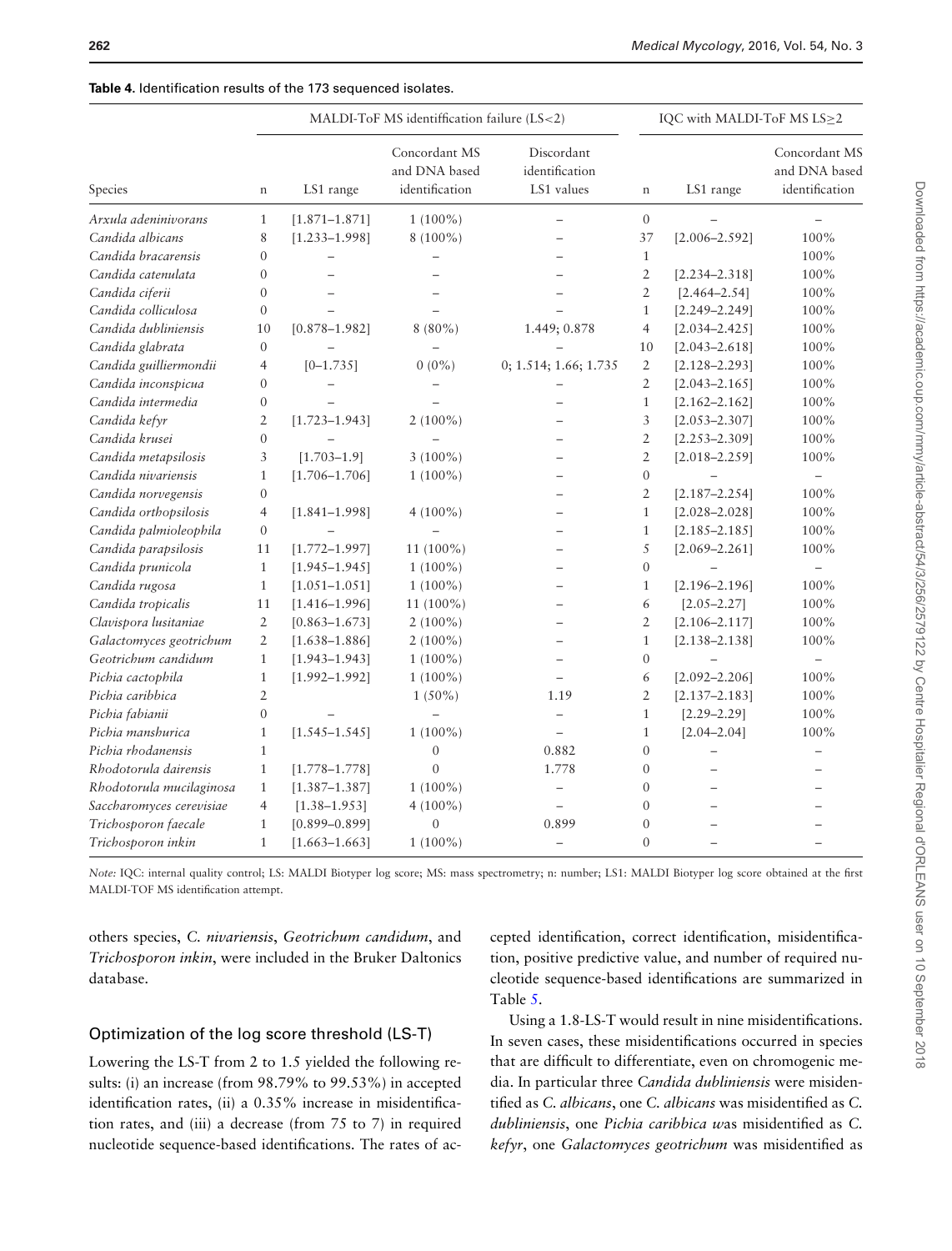|          |           | No. of accepted MALDI-TOF<br>MS identifications |       | Correct<br>identifications | False<br>identifications |         |                   |
|----------|-----------|-------------------------------------------------|-------|----------------------------|--------------------------|---------|-------------------|
| $LS-T^a$ | $1st$ run | $2nd$ run                                       | Total | (%)                        | (%)                      | $PPV^b$ | $DNA-Ic required$ |
| 1.5      | 6,125     | 60                                              | 6,185 | $6,163(99.53\%)$           | $22(0.35\%)$             | 0.996   | $7(0.11\%)$       |
| 1.6      | 6,106     | 78                                              | 6,184 | $6,164(99.55\%)$           | $20(0.32\%)$             | 0.996   | $8(0.13\%)$       |
| 1.7      | 6,070     | 111                                             | 6,181 | $6,165(99.56\%)$           | $16(0.26\%)$             | 0.997   | $11(0.18\%)$      |
| 1.8      | 5.997     | 178                                             | 6,175 | $6,166$ (99.58%)           | $9(0.15\%)$              | 0.998   | $17(0.27\%)$      |
| 1.9      | 5,878     | 284                                             | 6,162 | $6,157(99,43\%)$           | $5(0.08\%)$              | 0.999   | $30(0.52\%)$      |
| 2        | 5,627     | 490                                             | 6,117 | $6,117(98.79\%)$           | $0(0\%)$                 |         | $75(1.21\%)$      |

<span id="page-7-0"></span>**Table 5.** MALDI-TOF MS identification performance according to the log score threshold (LS-T) value tested on 6,192 clinical yeast strains.

aLS-T: log score threshold.

bPPV: positive predictive value of a correct identification.

cDNA-I: DNA sequence-based identification.

*Geotrichum silvicola*, and one *Geotrichum silvicola* was misidentified as *Galactomyces geotrichum*. The remaining two misidentifications were one *C. albicans* misidentified as *C. parapsilosis* with a 1.97-LS and one *C. tropicalis* misidentified as *C. dubliniensis* with a 1.83-LS. These two samples displayed less than 10 colonies and were thus not subcultured on chromogenic medium according to the procedure. These two discrepancies are more likely to result from an undetected mixed culture rather than a true misidentification. The relatively high LS values for such obvious misidentifications are in agreement with this hypothesis.

# **Discussion**

To our knowledge, our study involves the identification of the largest clinical yeast series with the widest diversity of 42 distinct species using MALDI-TOF MS. This identification procedure, combining chromogenic media subculture and MALDI-TOF MS technology, was particularly efficacious in detecting mixed yeast cultures in clinical samples. We acknowledge the limitation that misidentifications could not be formally ruled out for the 6,019 isolates for which MALDI-TOF MS identification was not verified via nucleotide sequencing because the LS value was  $\geq$ 2. Nevertheless, LS values  $> 2$  are widely considered to yield reliable results, $10-12$  $10-12$  and an internal quality control procedure was used to confirm MALDI-TOF MS identification accuracy. Furthermore, performing a nucleotide sequence-based identification for each isolate would have drastically increased the study costs.

In this study, mixed cultures occurred in 8.78% of the positive samples. The sample type significantly influenced the mixed yeast culture rate. Mixed cultures occurred more frequently in respiratory, stool, or ENT samples than in blood, deep-seated samples, or implanted material, thereby

reflecting the normal fungal flora of human mucous membranes. As the majority of the detected species combinations involved *C. albicans* together with azole-resistant species, such as *C. glabrata* and *C. krusei*, mixed culture rates as high as  $1.4\%$  in blood cultures,  $4.4\%$  in implanted material, and 7.5% in deep-seated samples is a significant issue in clinical practice. Detecting these mixed infections clearly depends on the type of culture media. In an 11 year study, no mixed fungemia were detected before the implementation of a chromogenic medium culture. $<sup>5</sup>$  $<sup>5</sup>$  $<sup>5</sup>$  More-</sup> over, Okulicz et al[.13](#page-9-7) have detected 18.3% mixed cultures in urine samples using chromogenic medium compared with 1.92% without using chromogenic medium. Indeed, mixed culture were detected in 20% of the cultures displaying LS values > 1.6 and < 2 on the first MALDI-TOF MS attempt. In this case, subculturing and re-isolating the yeast colonies, which have grown on the primary culture, on a chromogenic medium should be mandatory. The main pitfall of this approach concerns the discrimination of the closely related species *C. dubliniensis* and *C. albicans*. Indeed, the *C. albicans* identifications that displayed low LS values and were ultimately identified as *C. dubliniensis* via nucleotide sequence-based analysis are likely to be mixed cultures, which were not detected due to the suboptimal differentiation of both species on available chromogenic media.

Interestingly, using this procedure, yeast colonies were identified on any current culture medium, which is of great interest for clinical laboratories. The significantly lower LS values observed with SGC medium is likely to be associated with a confounding factor. Indeed, in this study, the clinical strains cultured on chocolate or blood agar, originated from other microbiology laboratories and were thus more likely to be identified after a longer delay than those directly cultured on SGC medium in our laboratory. A possible explanation, which cannot be assessed in this study, might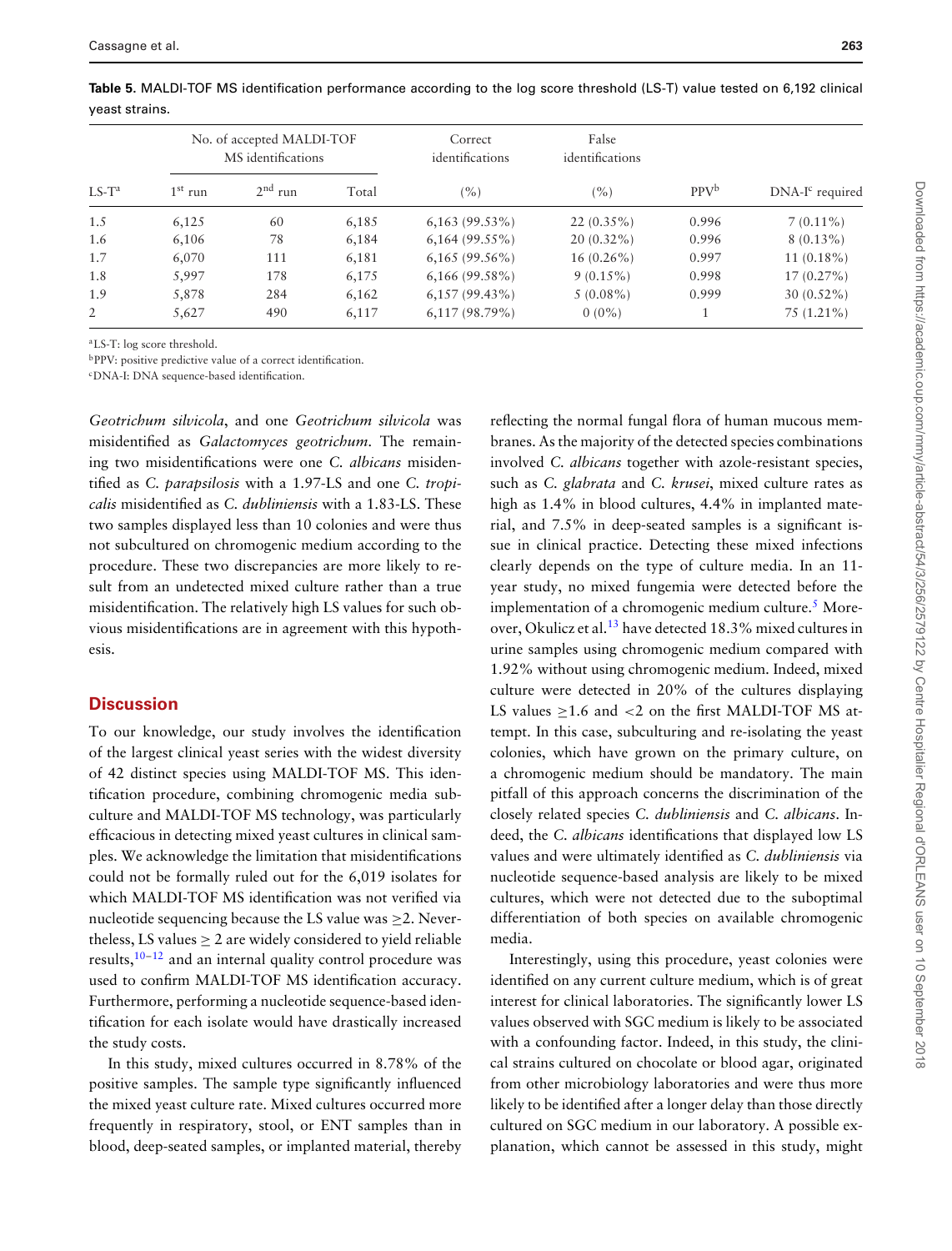be that colonies grow faster on bacteriological media than SGC.

Overall, 98.6% of 6,192 yeast isolates were identified on the first or second MALDI-TOF MS attempt. This result correlates with the correct identification rates, ranging from 97.5% to 98.2%, reported in other large series.<sup>12,14,15</sup> In correlation with previous reports,<sup>14-[16](#page-9-9)</sup> MALDI-TOF MS enabled accurate discrimination between closely related species and species complexes, including the *C. parapsilosis*, *C. glabrata*, and *Meyerozyma guilliermondii* complexes. Using MALDI-TOF MS, we were able to unambiguously identify yeast species that could not be identified via the conventional auxanogram-based methods, such as *Arxula adeninivorans*, *Candida solani*, *C. palmioleophila*, *C. intermedia*, *Pichia cactophila*, *P. caribbica*, *P. fabianii*, *P. manshurica*, or *P. rhodanensis*. MALDI-TOF MS identification failed only when the species was absent or poorly represented in the reference spectra database. In this group of 98.6% isolates that were only identified via MALDI-TOF MS, identification results were mainly available the same day when colony growth was detected. Such reduced turnaround time is in agreement with a one-day shorter identification time using MALDI-TOF MS compared with conventional methods.[17](#page-9-10) The improved performance and flexibility of MALDI-TOF MS identification and the reduced turnaround time, 0.346 days compared with at least 2 days using conventional methods, is unquestionably a major step forward for the routine clinical laboratory.<sup>[10](#page-9-5)</sup> In contrast, the observed 19-day average turnaround time of nucleotide sequence-based identification is clearly incompatible with the objectives of a clinical laboratory oriented toward the diagnosis of patients with invasive fungal disease and clearly needs to be improved.

MALDI-TOF matched with the correct species in 65 of the 75 isolates subjected to nucleotide sequence analysis, according to the manufacturer's procedure because they were considered non-identified by MALDI-ToF because the LS was less than 2. Therefore, lowering the LS identification threshold would effectively reduce the number of required nucleotide sequence-based identifications in the routine clinical laboratory and, as a consequence, reduce identification turnaround time. A LS-T value of 1.8 was associated with a very low rate of non-accepted assays, with a lower LS value. Using a 1.8-LS-T, nucleotide sequencing would have only been required for 17 isolates and nine isolates would have been misidentified. Among these misidentifications, two occurred in samples in which less than 10 yeast colonies grew and were thus not subcultured on chromogenic medium according to the procedure (*C. albicans* was misidentified as *C. parapsilosis* with a 1.97 LS, and *C. tropicalis* was misidentified as *C. dubliniensis* with a 1.83 LS). These latter two discrepancies more

likely result from an undetected mixed culture rather than a true misidentification. In keeping with this hypothesis, the LS values were relatively high for such gross misidentifications. Nevertheless, none of these nine misidentifications would have negatively impacted patient care or, in particular, antifungal treatment recommendations.

We are aware that misidentifications may have occurred among isolates with a LS >2 that were not sequenced. However, according to the current literature, misidentifications with LS above 2 are unusual. $10^{-12}$  $10^{-12}$  $10^{-12}$  Cassagne et al. have correctly identified 102 out of 103 yeasts, and the only misidentification was associated with LS below 1.5. Indeed, the 98 isolates with  $LS > 2$ , randomly selected for identification verification via sequencing, were all correctly identified.

Importantly, our findings highlight the capacity to identify a yeast colony as soon as it grows, which represents a major advance in diagnostics afforded by MALDI-TOF MS identification methods. Further studies should focus on reducing diagnosis lag time by speeding up and/or by passing the cultivation steps, which remain unacceptably lengthy, particularly for fungal pathogens. The use of nonselective media may result in the non-identification of a mixed yeast culture. Overcoming this pitfall remains a major challenge in the clinical practice. Antifungal therapy targeted against one pathogen may select another, which was already present at the start of therapy and will either remain undetected or detected too late, thus seriously jeopardizing patient outcome.

#### Declaration of interest

The authors report no conflicts of interest. The authors alone are responsible for the content and the writing of the paper.

#### **References**

- <span id="page-8-0"></span>1. Bitar D, Lortholary O, Le Strat Y et al. Population-based analysis of invasive fungal infections, France, 2001–2010. *Emerg Infect Dis* 2014; **20**: 1149–1155.
- <span id="page-8-1"></span>2. Pfaller MA, Diekema DJ, Gibbs DL et al. Results from the ARTEMIS DISK Global Antifungal Surveillance Study, 1997 to 2007: a 10.5-year analysis of susceptibilities of *Candida* species to fluconazole and voriconazole as determined by CLSI standardized disk diffusion. *J Clin Microbiol* 2010; **48**: 1366–1377.
- <span id="page-8-2"></span>3. Chitasombat MN, Kofteridis DP, Jiang Y et al. Rare opportunistic (non-*Candida*, non-*Cryptococcus*) yeast bloodstream infections in patients with cancer. *J Infect* 2012; **64**: 68–75.
- <span id="page-8-3"></span>4. Jensen J, Muñoz P, Guinea J et al. Mixed fungemia: incidence, risk factors, and mortality in a general hospital. *Clin Infect Dis Off Publ Infect Dis Soc Am* 2007; **44**: e109–114.